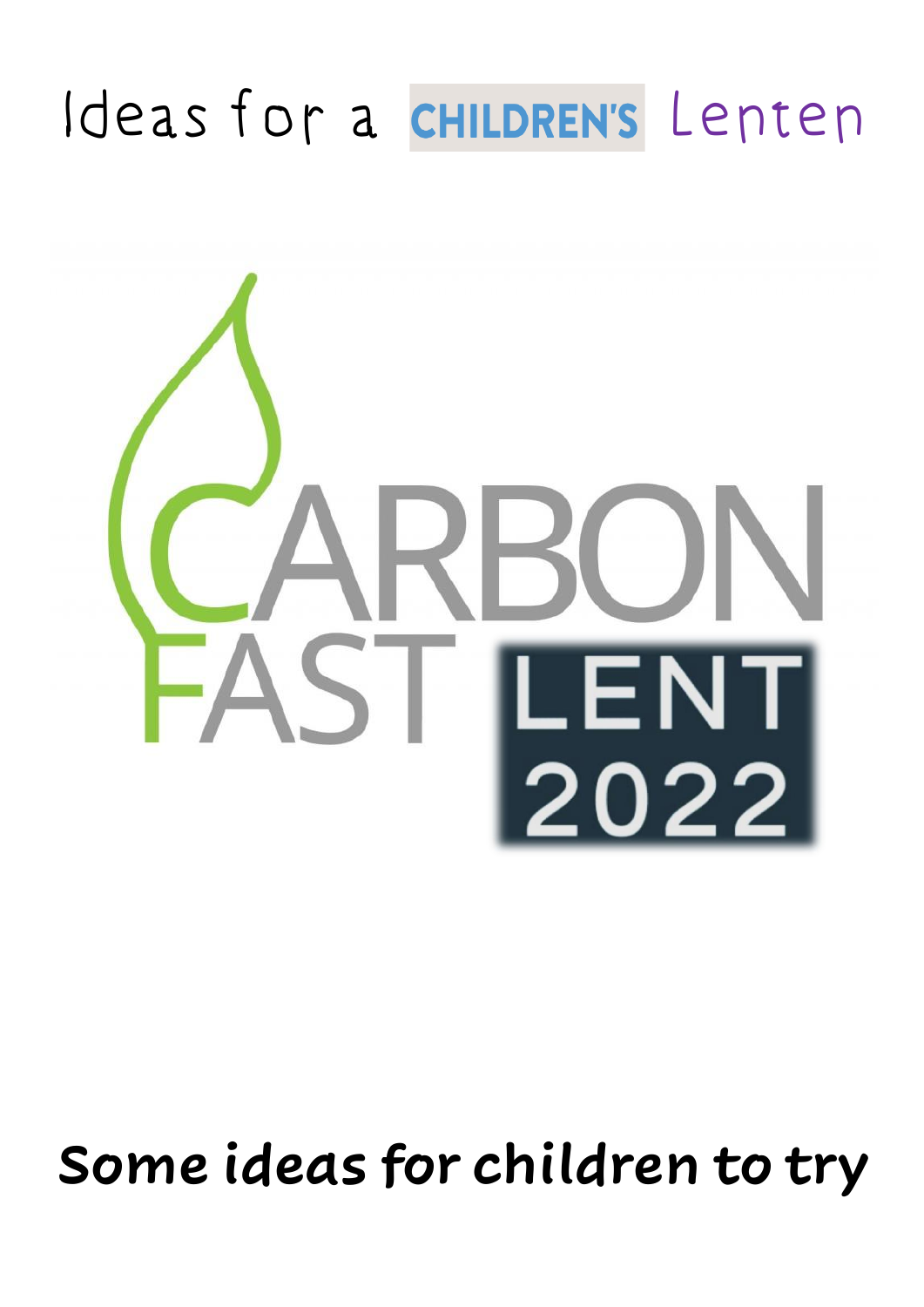# A Carbon Fastfor Lent

Lentistraditionallyatimeofrepentanceandfasting,ofturningawayfrom all thatiscountertoGod'swillandpurposesforhisworldandallwholivein it.

Oftenwegivesomethingup,suchaschocolateorbiscuitsorcake,sowhy not considergivingup,ormakingchangestoyourlifestyle,toreduceyour "carbon footprint".

Your carbon footprint is the total impact of environmentally damaging greenhouse gas emissions, usually measured in carbon dioxideequivalent, hence the name.

Weallneed to "reduce, reuse, recycle" and here are some ideas to help focusonwaysofreducing thecarbonfootprintwhichchildrencaneasilydo.

#### **A Prayer for Lent**

Lent is a time for giving up something valuable so we canremember how great a blessing it is.

Lent is a time fortakingupsomethingvaluable so we canremember to bring some blessing to others. Amen

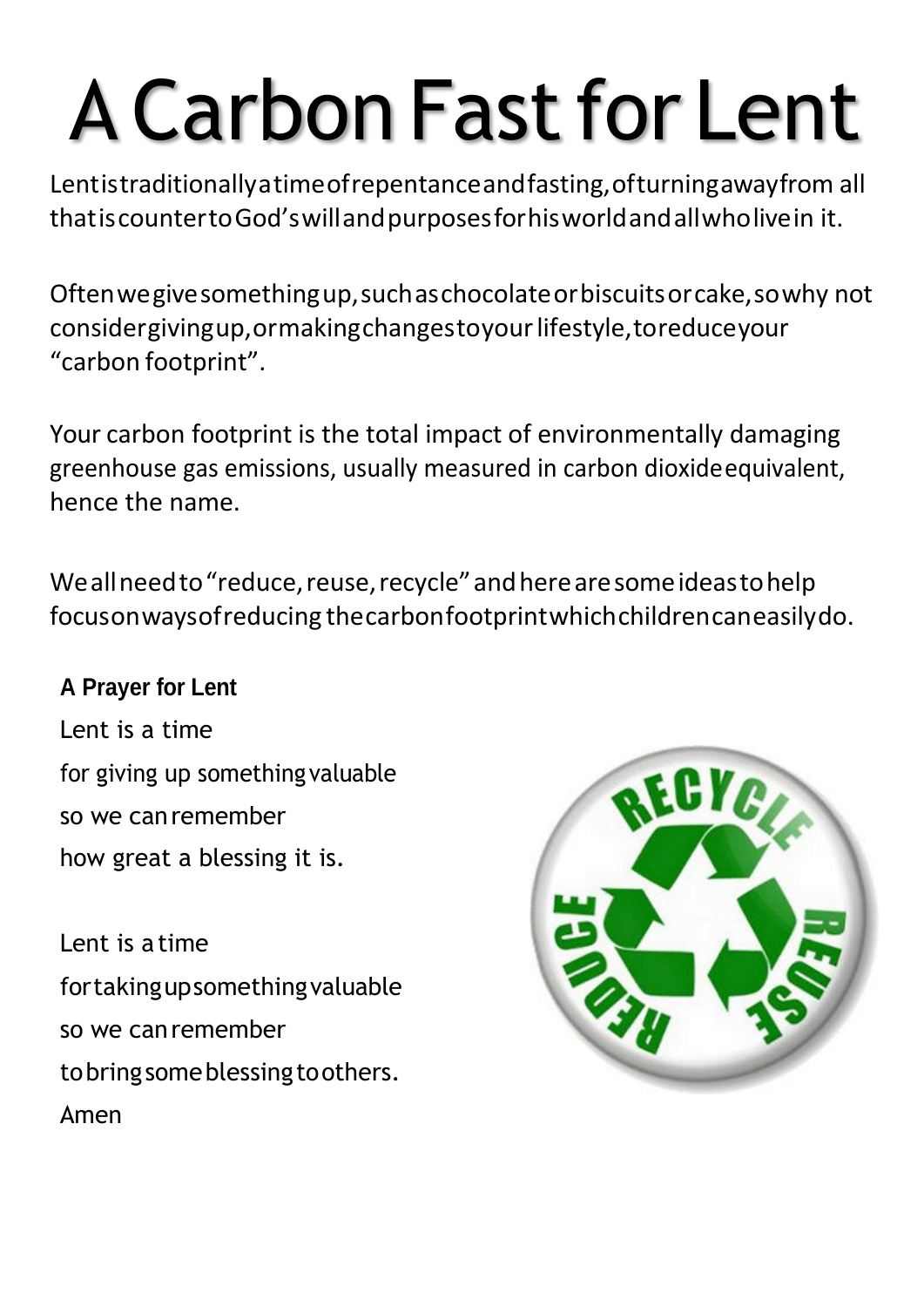#### **Compost**

Why not put the nutrients from food waste back into the soil? Get a suitable container and put all your waste food into the bin. You can even line the bin with a bio-degradable bag.

#### **Re-use an item you would have thrown away**

Don't throw away jam jars, plastic containers or envelopes. Bits and pieces can be stored in jars and containers and envelopes can be re-used by sticking a label over the address.

#### **Avoid packaging**

When buying anything, have a look at the packagingit'swrappedin.Mostvegetables can be bought loose, and sweets can be put intore-usable containers.EvenEaster Eggs don't need to be in a cardboard box.



#### **Clothes**

Spring is an ideal time to have a look in your clothes cupboard. Take out anything that you've outgrown and give it away or take it to a Charity Shop.

#### **Make do and mend**

Do you have any thing that needs mending?Give your clothes and belongings a little TLC and mend and tend them.

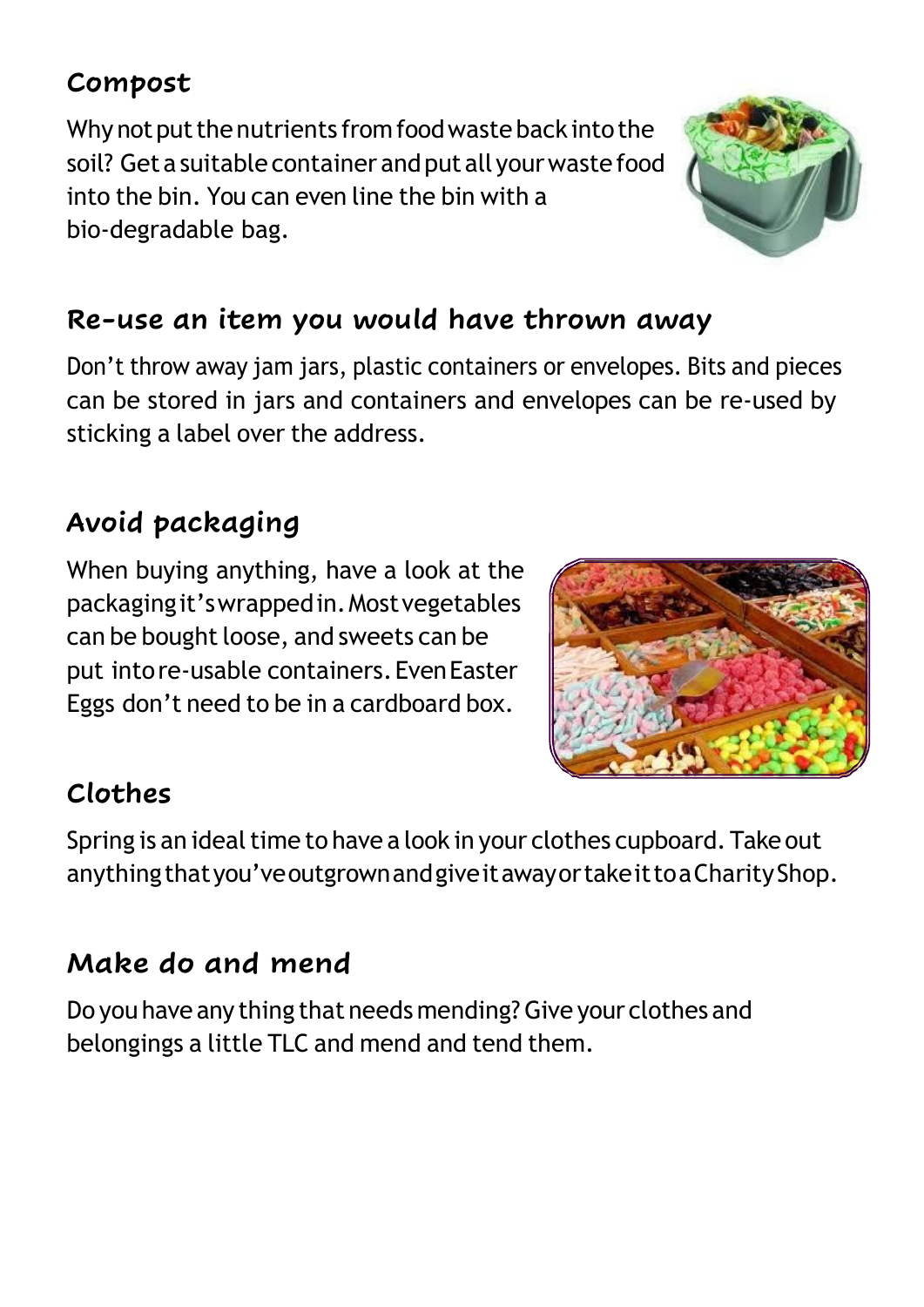#### **Gift giving**

Mothering Sunday is 22nd March 2020. Why not give a home-made gift or card made with love? Wrap your gift in re-cycled paper or re-use a gift bag.

#### **Treasure from scrap**

Do you have a scrap store near you? Ask your teacher if the school buys resources fromascrapstoreinsteadoforderingbrandnewequipmentfrom a shop.

#### **Foodbank**

If you're out doing the food shopping, why not ask if you could buy one extra item and give it to a food bank?





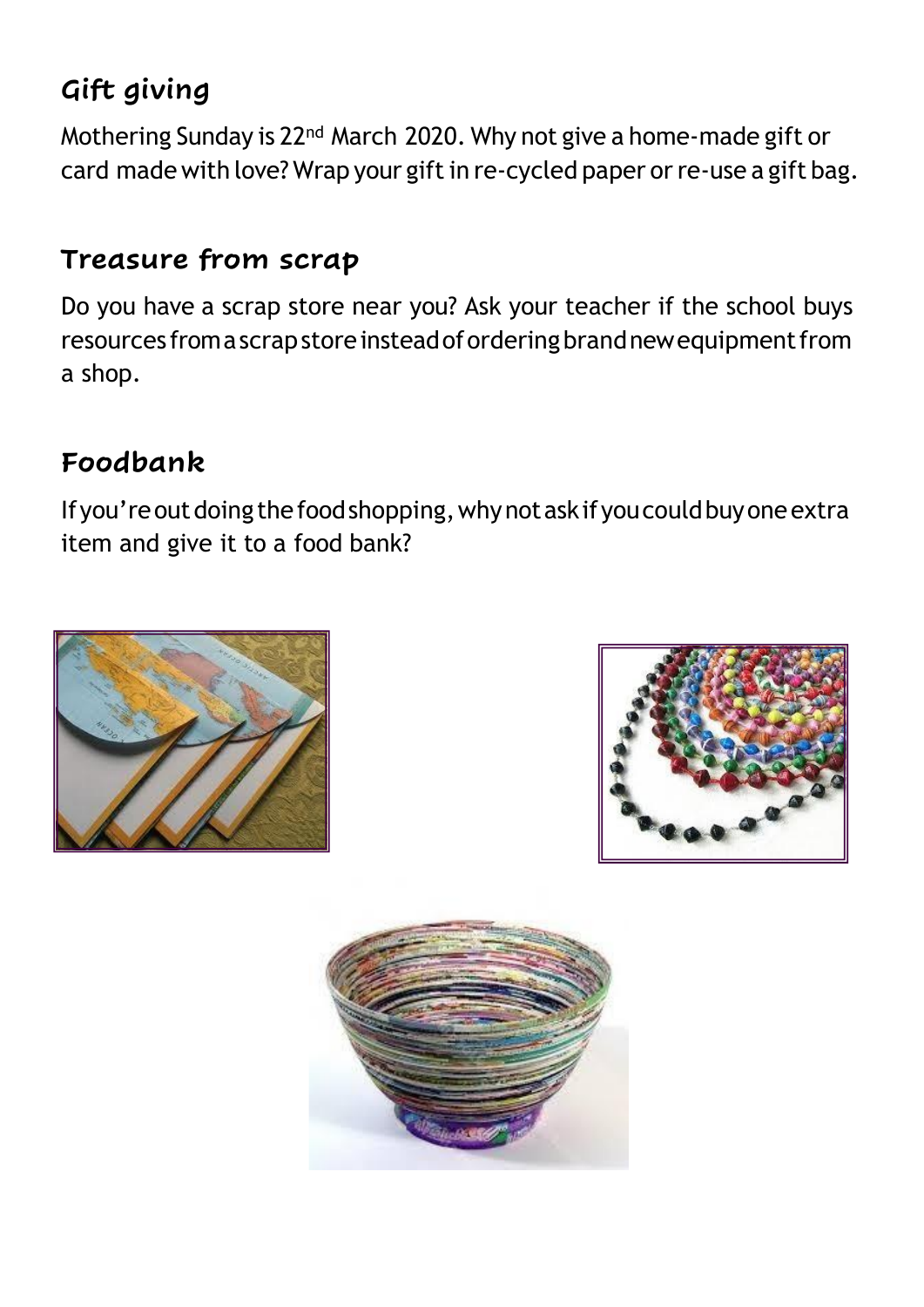#### **Shopping Bag to crochet from plastic carrier bags**

#### *You will need*

- *8 plastic bags cut into 2.5cm (1 inch) pieces*
- *8mm crochet hook*

Abbreviations

St - stitch, sts - stitches, ch - chain stitch, tr - treble crochet

#### Note

*Youmayprefer touse a smaller or larger crochethook –just usethe size that feels right.*

#### Pattern

Ch 24

Row 1: 1 tr into the 3<sup>rd</sup> chain from the hook, 1 tr into every chain to end, 2 ch, turn

Row 2: 1 tr into every st to end, 2 ch, turn

Row 3: 1 tr into the next 7 sts, 8 ch, miss 8 sts, 1 tr into each of the remaining 7sts, 2 ch, turn

Rows 4 to 23: as row 2

Rows 24: as row3

Row 25 and 26: as row 2

Fasten off

Fold bag over so handles match and sew the sides together. Weave in all ends to finish.

*You could make it in the round!!*

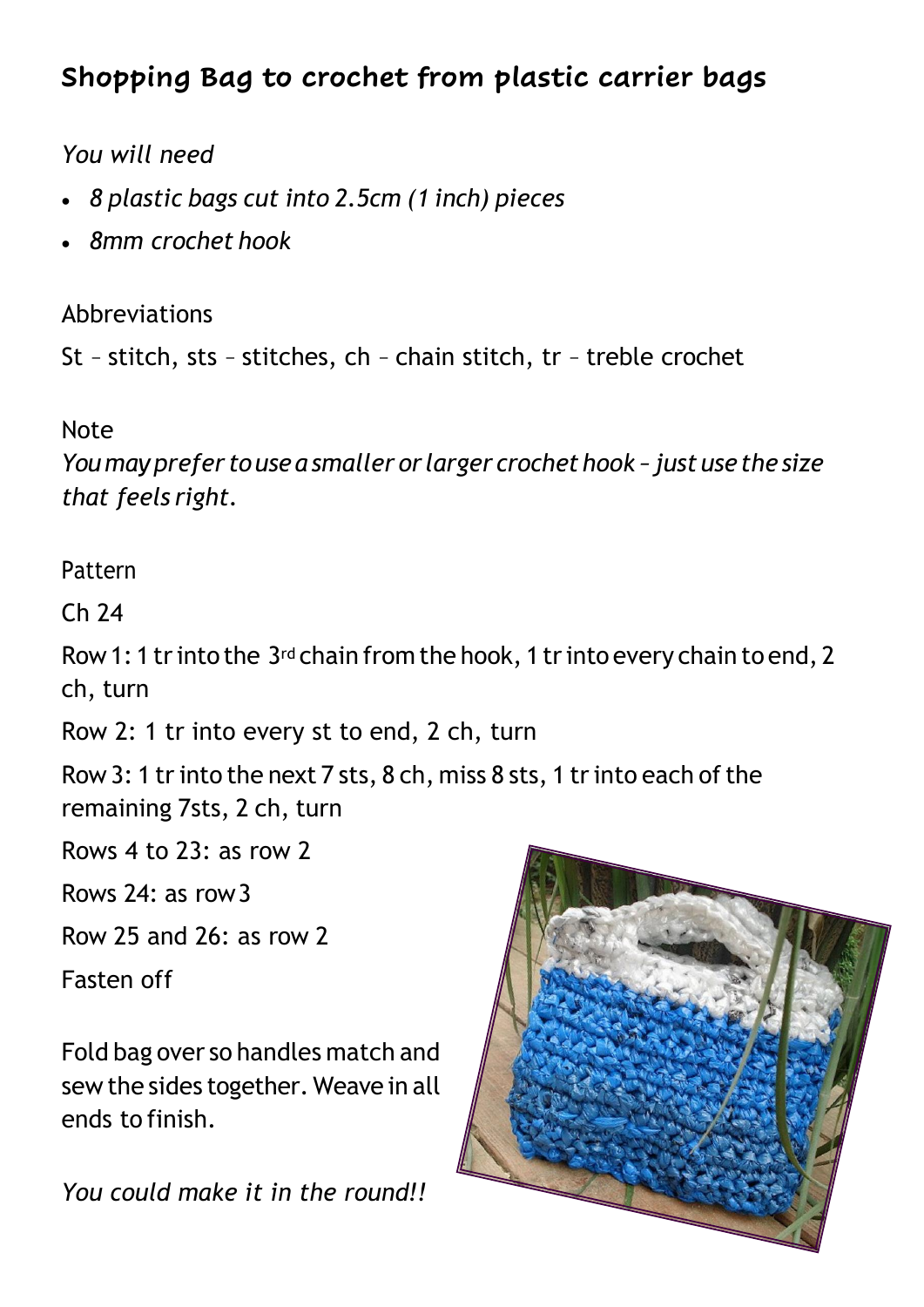#### **Turn off the taps!**

Don'tleavethetaprunningwhenbrushingyourteeth,andfillabowlwith water, or put the plug in the sink when washing your hands.

#### **Don't be a drip**

Are there any dripping taps at home or at school? Ask if they can be repaired so water isn't wasted.

#### **Shower or bath?**

If you take a shower rather than run a bath you'll heat less water and use less.

#### **Feeling flushed?**

Would it be possible to fill a plastic bottle with water, screw the lid on tightly and put it in the cistern of your toilet at home? This reduces the water flow and helps reduce the amount of water used. You might be lucky enough to have atwo-way cistern already.

#### **Save paper**

How much toilet paper do you use? Can you use a sheet less?

#### **Don't overfill the kettle**

Ifyou'remakingahotdrink,onlyfillthekettlewithasmuchwaterasyou need for the drinks you're making. This saves electricity (or gas!) too.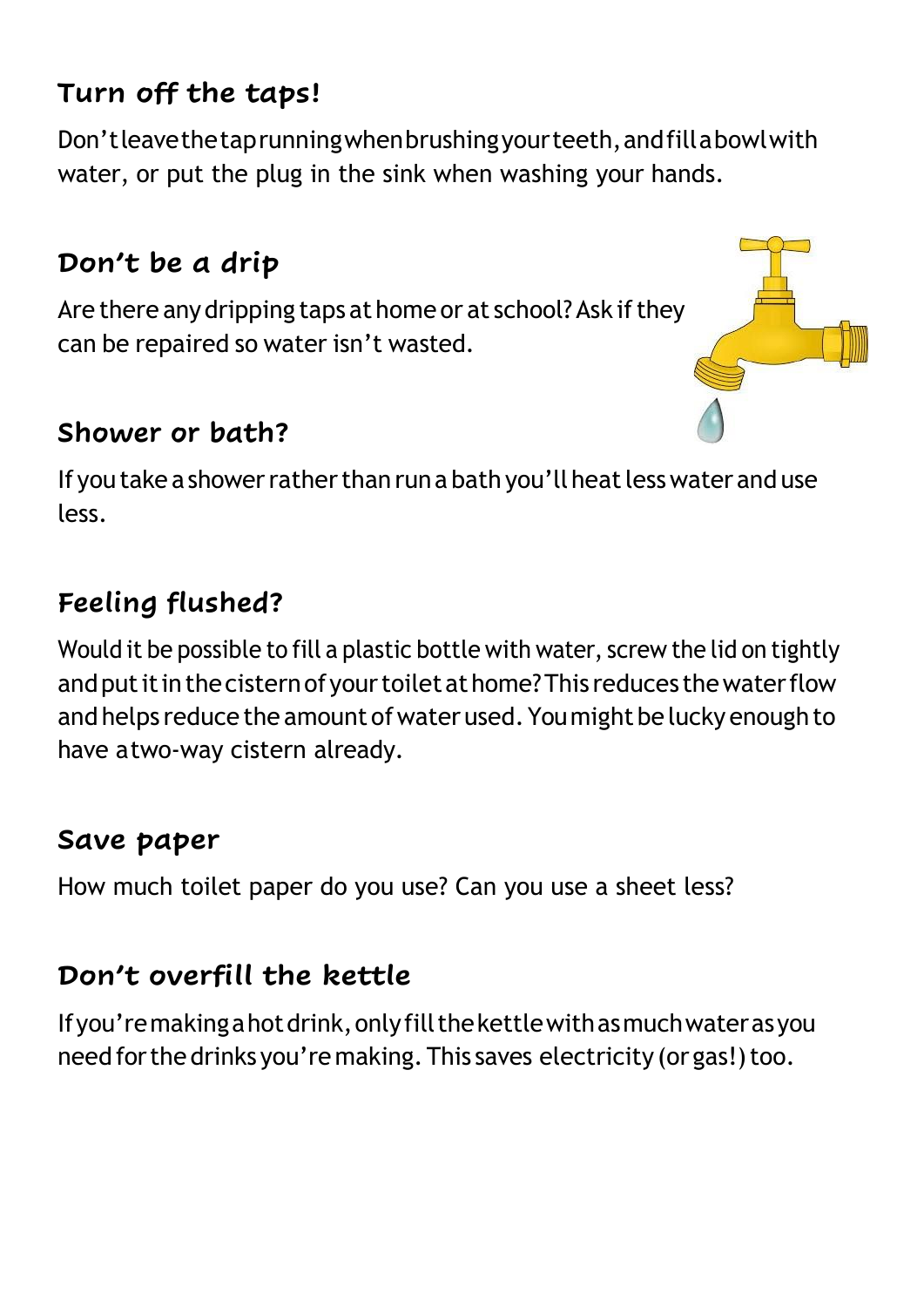#### **Say goodbye to standby!**

Make sure that all the electrical equipment in the classroom is turned off when not in use. Perhaps you could ask if the electrical equipment at home can be turnedoff overnight.The television alonewill save a hefty 20kg of carbon dioxide per year!

#### **Energy saving bulbs**

Can light bulbs be replaced with energy saving bulbs? Using an energy saving bulb will save 60kg of carbon dioxide per year.

#### **Do you have a mobile phone?**

Unplug the mobile phone charger when your phone is charged. It uses electricity even when it's not charging.

#### **In the dark**

Switch off lights when you leave a room.



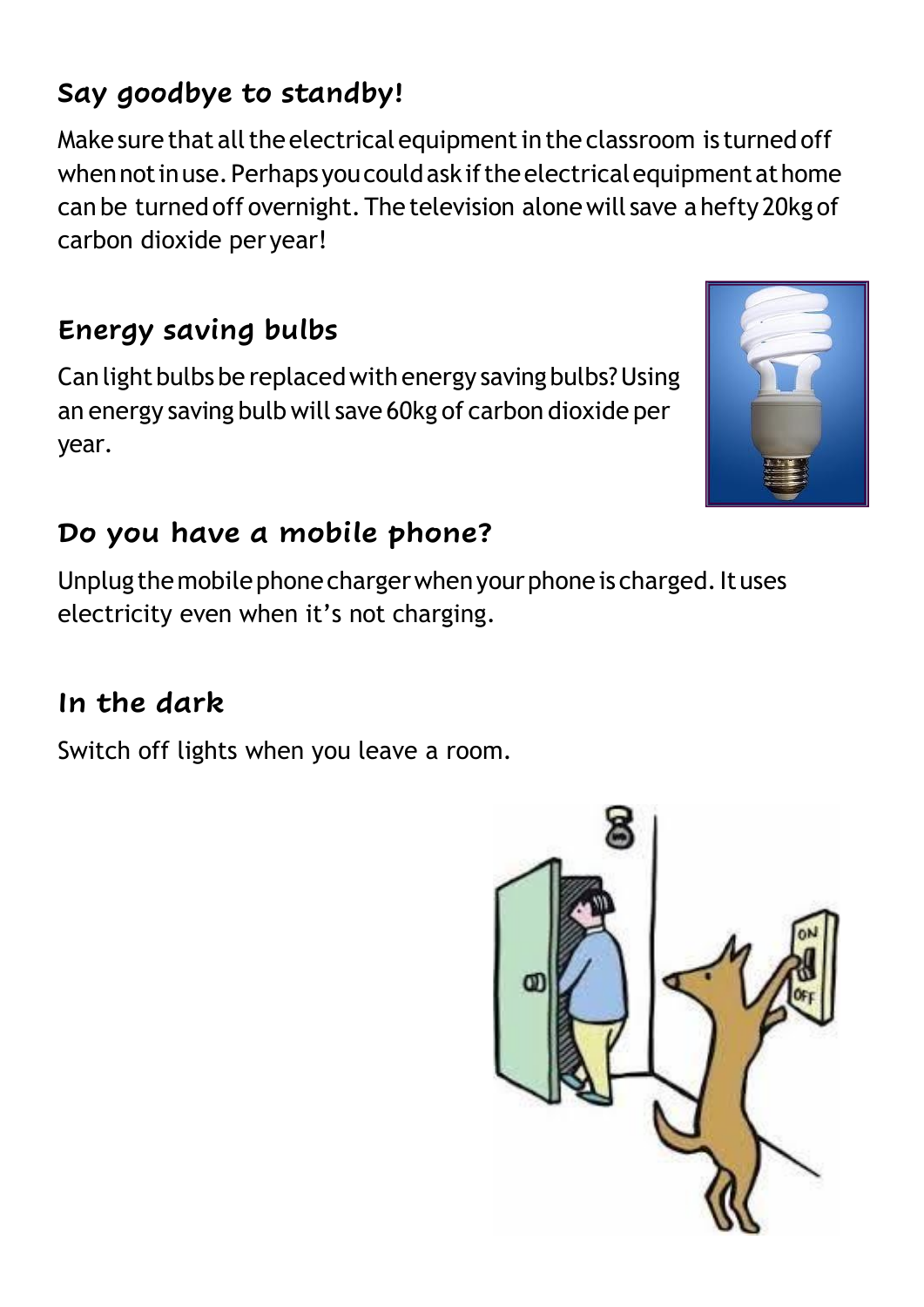#### **Tread lightly**

Try to walk to school or go by bike if it's safe.



To have a look at some ideas on how to introduce cycling to you school have a look at -

[http://www.cyclingireland.ie/downloads/introducingcyclinginyourschool\(](http://www.cyclingireland.ie/downloads/introducingcyclinginyourschool(1).pdf) [1\).pdf](http://www.cyclingireland.ie/downloads/introducingcyclinginyourschool(1).pdf)

You can use it as part of your preparations for

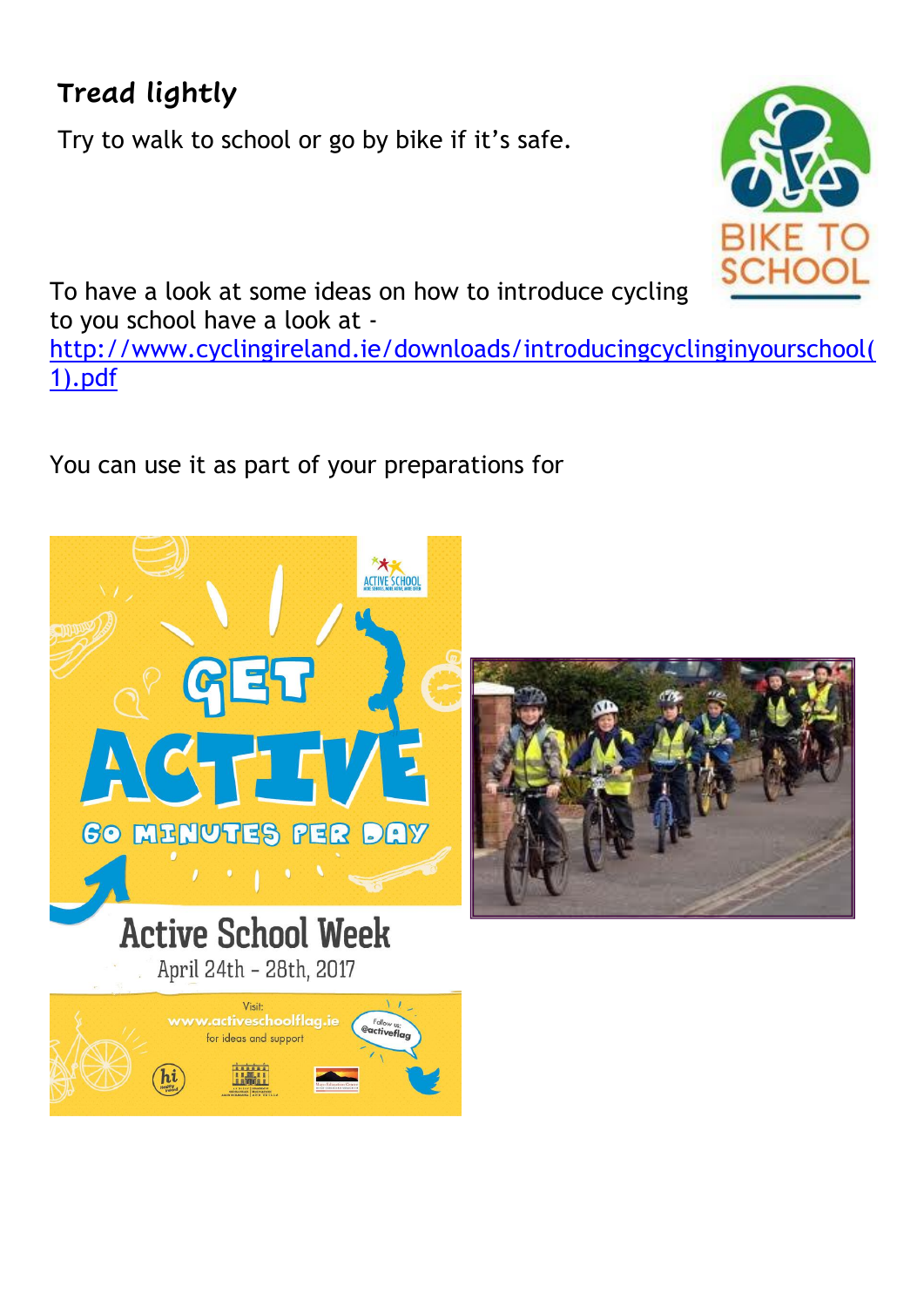#### **Where did it grow?**

Ask if it's possible to buy food that has been grown locally instead of tins and packets that have flown a long way across the world.

#### **Solar powered cooking**

Try and get hold of a Kyoto box to show your class how people can cook in Africa. A Kyoto box consists of two cardboard boxes, one inside the other, with an acrylic lid that lets the sun's power in. the top can also be used as a hob.Alayerof strawornewspaperbetweentheboxesactsas insulationand the inside is painted black to concentrate the heat,

This fuel-less cooker avoids smoke inside the house, avoids carbon dioxide emissions andmeans villagers no longer have to gatherwood for cooking.

How to make one - [https://www.motherearthnews.com/diy/easy-to](https://www.motherearthnews.com/diy/easy-to-make-cardboard-solar-cooker-zbcz0904)[make-cardboard-solar-cooker-zbcz0904](https://www.motherearthnews.com/diy/easy-to-make-cardboard-solar-cooker-zbcz0904)

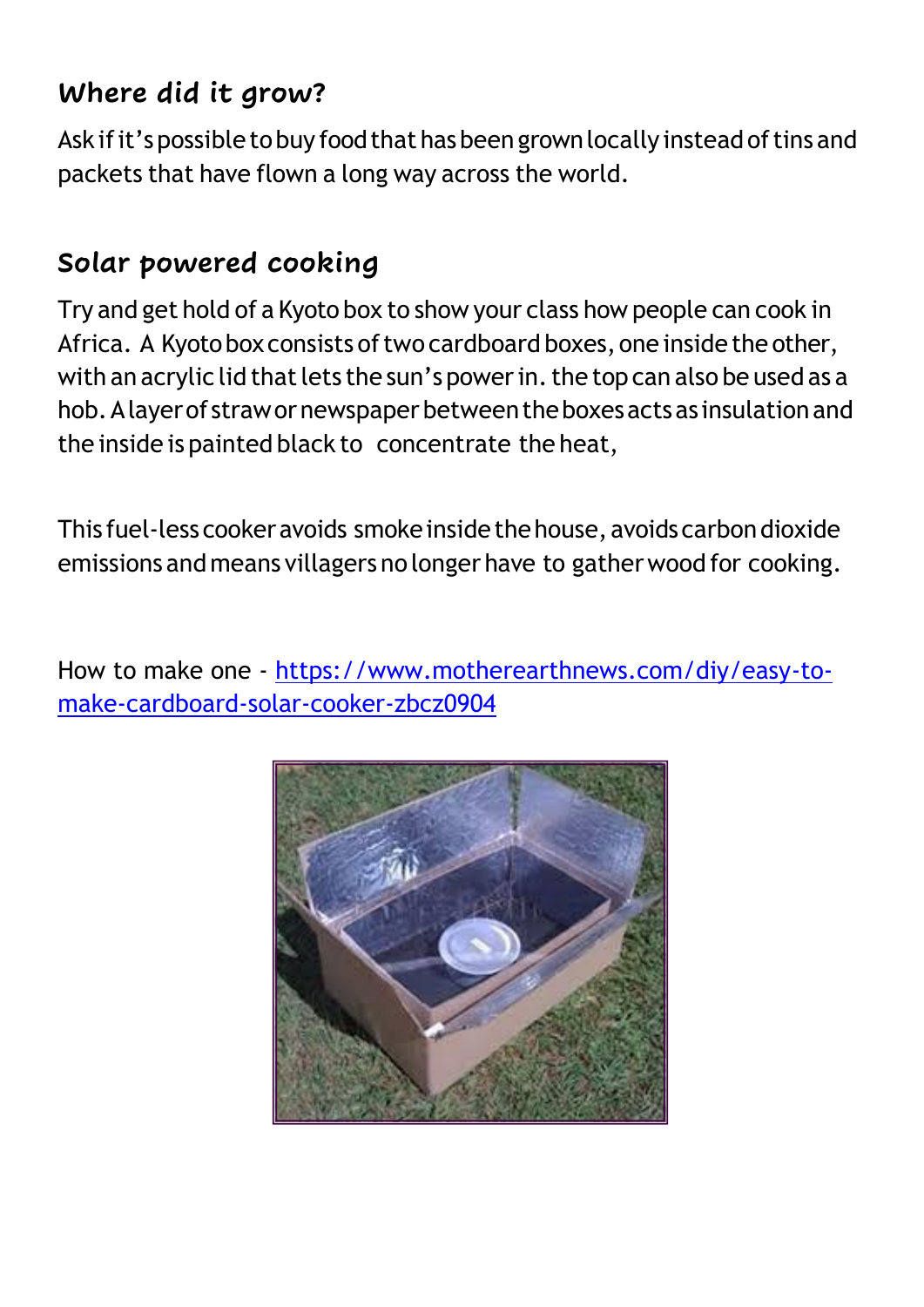### Some prayers

Father God,

May we learn to see the world as other people see it, and to appreciate their point of view. Maywe learn to see theworld as you see it. Amen



God's world is full of litter and what we plan to do is go and pick it up to make thewholeworldgoodasnew. Amen

Let the wind blow all the clouds away And show us God's sky of blue; Let us now throw all our rubbish away And make our world clean and new. Amen

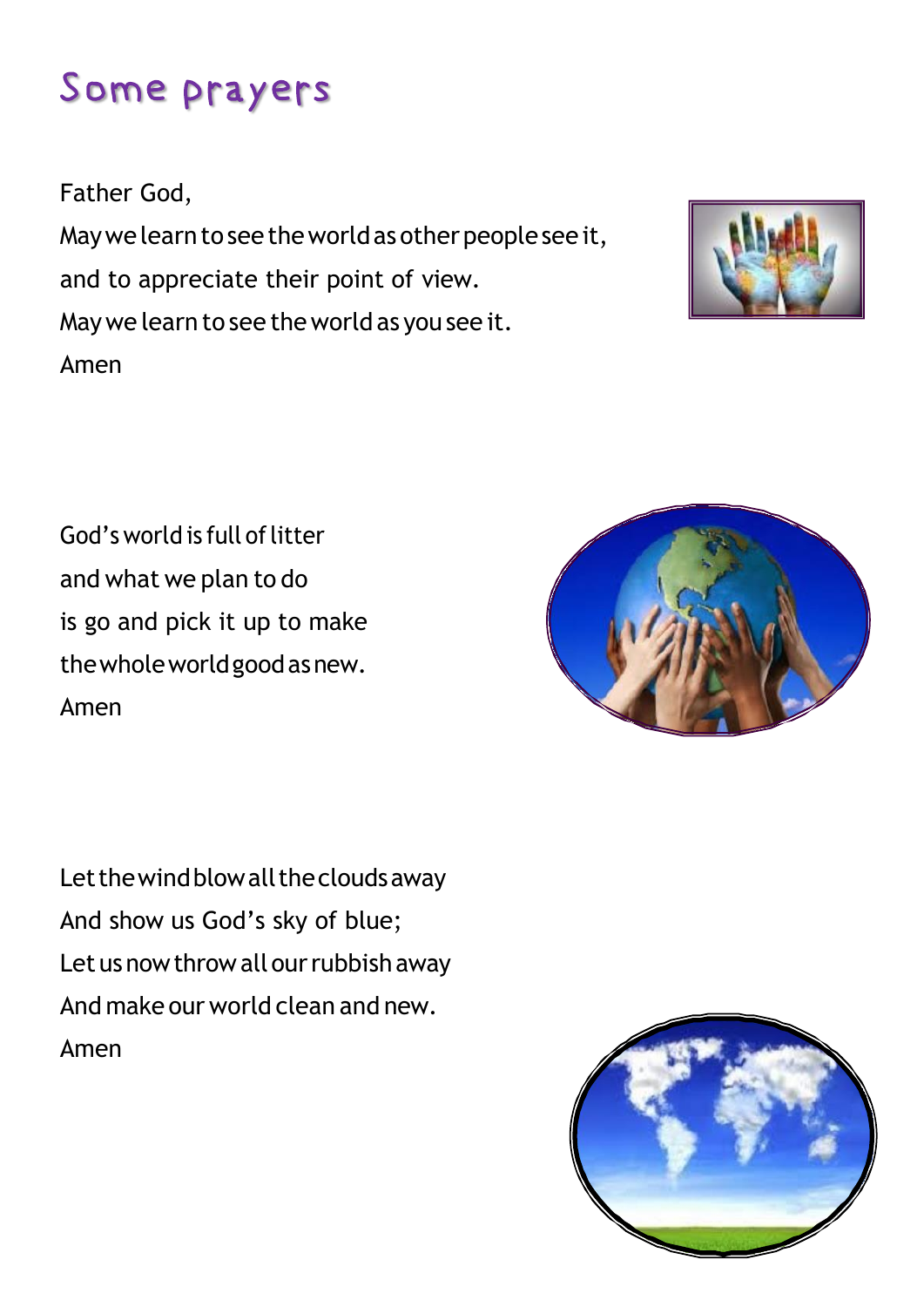We think the world is ours. We dig it, drill it, plough it, mine it, pave it, bomb it. Then, from within the heart of things, the earth erupts, it shakes, it quakes, it shifts, it drifts. May we learn to respect the earth, for it is shaped by forces greater than our own, and we should live in awe of them. Amen



We give thanks for streetlamps that shine on our path, but oh! for a glimpse of the stars thatwheeltheirwaythroughtheheavensabove with Jupiter, Venus and Mars.

We give thanks for pavements without ruts or holes, but oh! for the smell of the earth, the feel of tussocks and tree-roots and mud, the planet that gave us our birth.